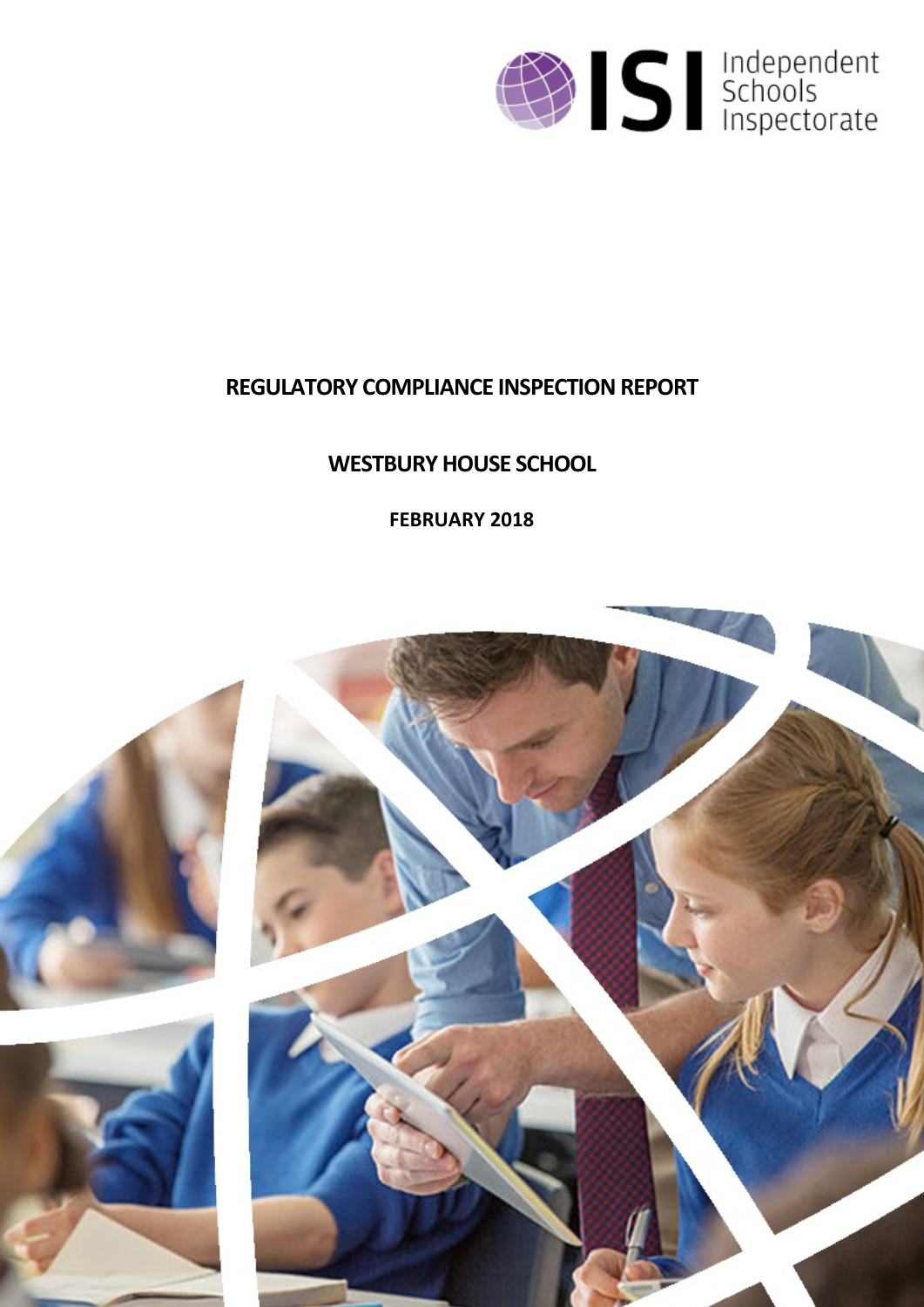## <span id="page-1-0"></span>**CONTENTS**

|    | <b>CONTENTS</b>                                                      | $\overline{2}$ |
|----|----------------------------------------------------------------------|----------------|
|    | <b>SCHOOL'S DETAILS</b>                                              | 3              |
| 1. | <b>BACKGROUND INFORMATION</b>                                        | 4              |
|    | <b>About the school</b>                                              | 4              |
|    | What the school seeks to do                                          | 4              |
|    | About the pupils                                                     | 4              |
| 2. | <b>REGULATORY COMPLIANCE INSPECTION</b>                              | 5              |
|    | Preface                                                              | 5              |
|    | <b>Key findings</b>                                                  | 6              |
|    | PART 1 - Quality of education provided                               | 6              |
|    | PART 2 - Spiritual, moral, social and cultural development of pupils | 6              |
|    | PART 3 - Welfare, health and safety of pupils                        | 6              |
|    | PART 4 – Suitability of staff, supply staff, and proprietors         | 6              |
|    | PART 5 - Premises of and accommodation at schools                    | 6              |
|    | <b>PART 6 - Provision of information</b>                             | 7              |
|    | PART 7 - Manner in which complaints are handled                      | 7              |
|    | PART 8 – Quality of leadership in and management of schools          | 7              |
| 3. | <b>INSPECTION EVIDENCE</b>                                           | 8              |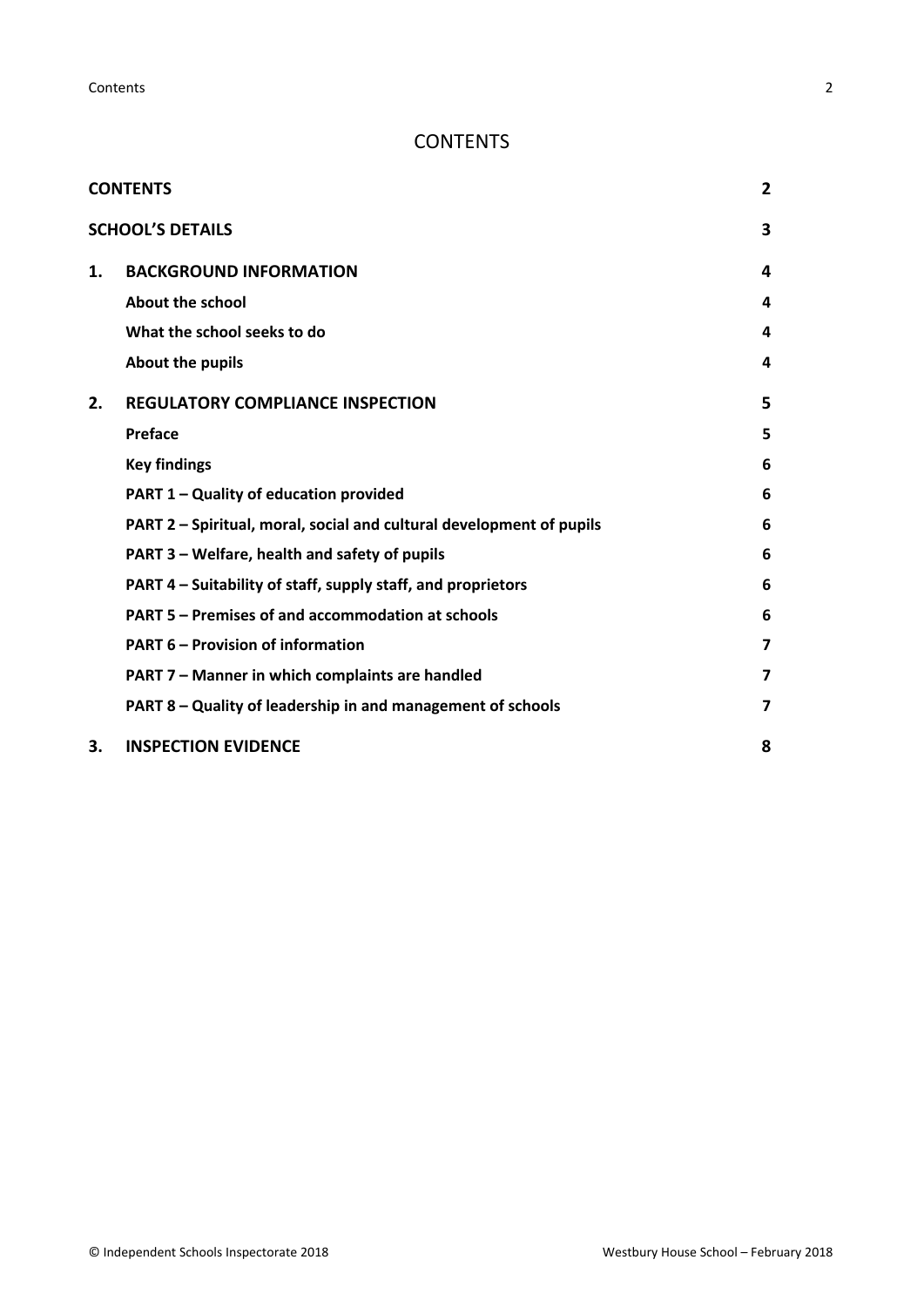| <b>School</b>            | <b>Westbury House School</b>                                                 |    |       |    |
|--------------------------|------------------------------------------------------------------------------|----|-------|----|
| <b>DfE</b> number        | 314/6066                                                                     |    |       |    |
| <b>Address</b>           | Westbury House School<br>80 Westbury Road<br>New Malden<br>Surrey<br>KT3 5AS |    |       |    |
| <b>Telephone number</b>  | 0208 9425885                                                                 |    |       |    |
| <b>Email address</b>     | info@westburyhouse.surrey.sch.uk                                             |    |       |    |
| <b>Head teacher</b>      | Mrs Rosalyn Holiday                                                          |    |       |    |
| Proprietor               | Mr Amit Mehta (Inspired Learning Group)                                      |    |       |    |
| Age range                | 3 to 11                                                                      |    |       |    |
| Number of pupils on roll | 95                                                                           |    |       |    |
|                          | <b>Boys</b>                                                                  | 43 | Girls | 52 |
|                          | <b>EYFS</b>                                                                  | 19 | KS1   | 19 |
|                          | KS <sub>2</sub>                                                              | 57 |       |    |
| <b>Inspection dates</b>  | 28 February to 1 March 2018                                                  |    |       |    |

## <span id="page-2-0"></span>**SCHOOL'S DETAILS**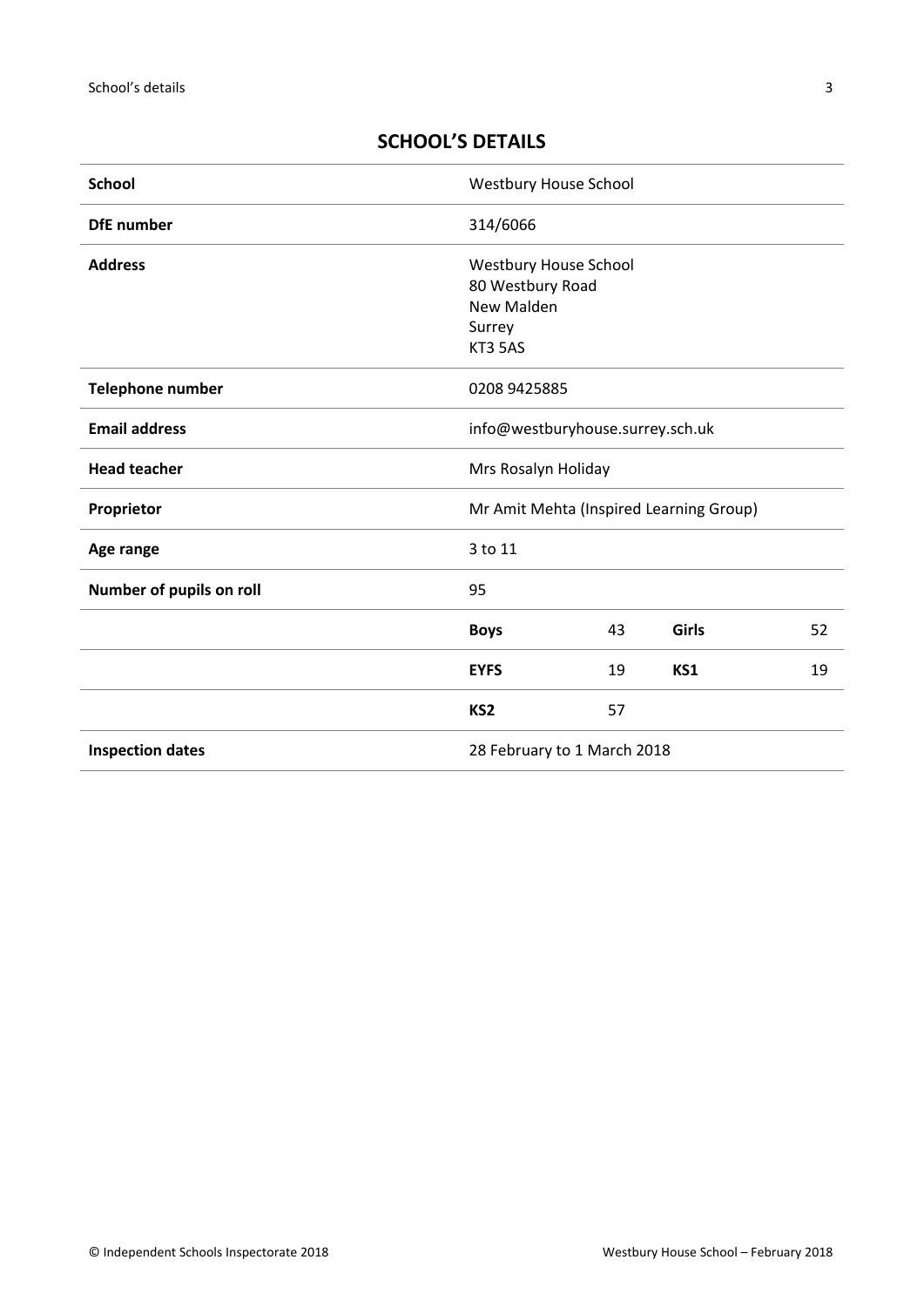## <span id="page-3-0"></span>**1. BACKGROUND INFORMATION**

#### <span id="page-3-1"></span>**About the school**

- 1.1 Westbury House School is an independent day school for boys and girls aged between three and eleven years. It was founded in 1966 by the previous owners and is housed in a former residential property. The school comprises of one class per year group from Nursery to Year 6.
- 1.2 The school has recently been acquired by the Inspired Learning Group whose management team oversee the running of the school. The current head teacher has been in post since 2015. This is the first inspection the Independent Schools Inspectorate have undertaken of the school.

#### <span id="page-3-2"></span>**What the school seeks to do**

1.3 The school aims to create life-long learners for whom learning is a pleasure. It aims to inspire confidence in pupils to understand their own strengths and areas for improvement, fostering an awareness of their role within society and the possible impact of the good they can do. Pupils are encouraged to strive to be the best they can.

#### <span id="page-3-3"></span>**About the pupils**

1.4 Pupils come from a range of professional backgrounds, mostly from British Asian families living locally to the school. Nationally standardised test data provided by the school indicate that the ability of the pupils is above average. The school has identified six pupils as having special educational needs and/or disabilities (SEND), which include dyspraxia and social communication difficulties, five of whom receive additional specialist help. No pupil in the school has an education, health and care (EHC) plan or a statement of special educational needs. English is an additional language (EAL) for 33 pupils, of whom seven receive additional support for their English.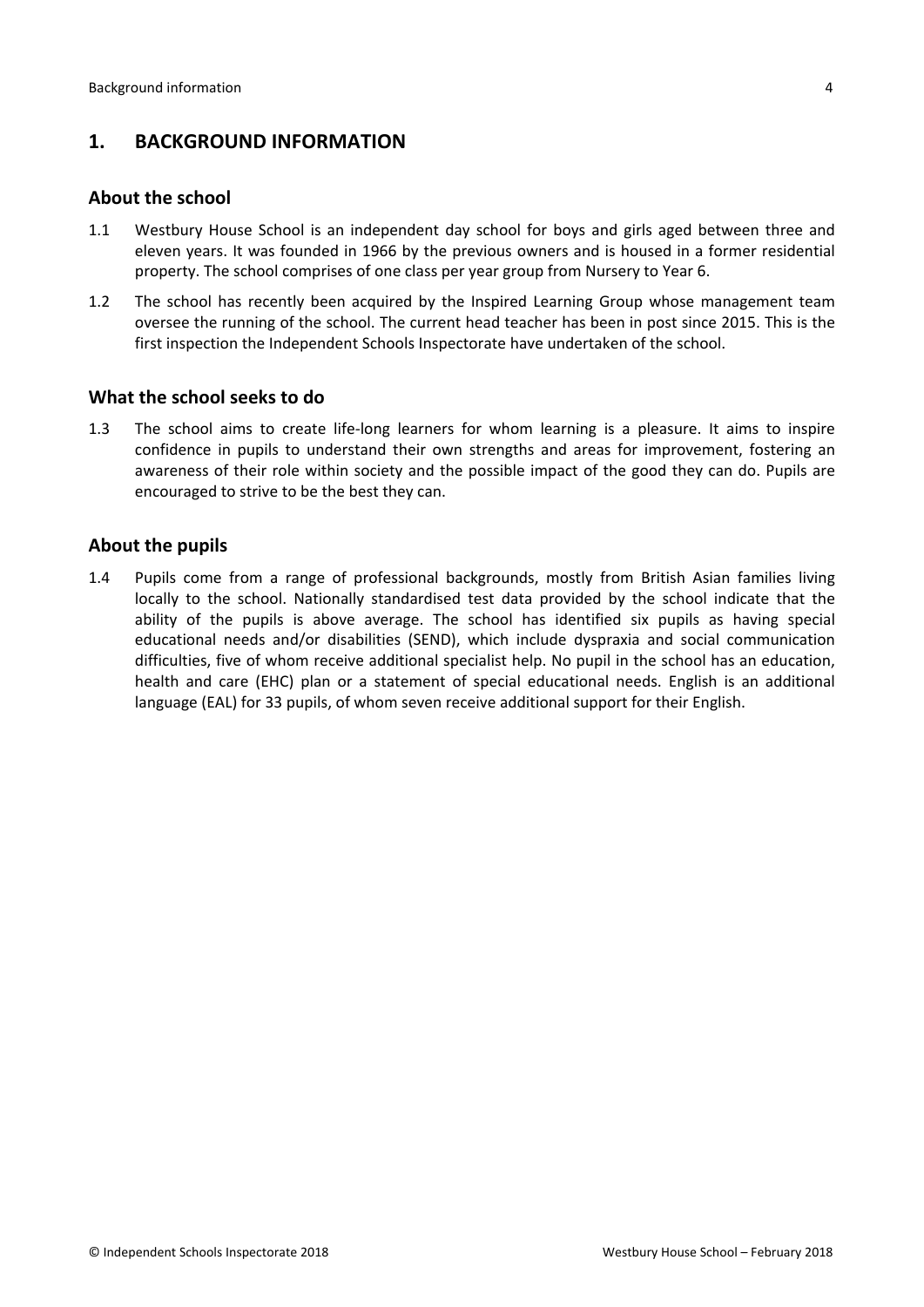## <span id="page-4-0"></span>**2. REGULATORY COMPLIANCE INSPECTION**

## <span id="page-4-1"></span>**Preface**

The registration authority for independent schools is the Department for Education (DfE), which directs inspection according to a specified frequency or at any time where the DfE has particular concerns about a school. The Independent Schools Inspectorate (ISI) is the body approved by the Secretary of State for the purpose of inspecting schools which are, or whose heads are, in membership of the associations which form the Independent Schools Council (ISC) and reporting on the extent to which they meet the Independent School Standards ('the standards') in the Schedule to the Education (Independent School Standards) Regulations 2014. Accordingly, inspection records whether the school meets each of these standards, which are arranged in eight Parts, each of which is divided into separate paragraphs. The inspection of schools that have early years settings not requiring registration similarly records whether the school complies with key provisions of the Early Years Foundation Stage statutory framework, and for registered settings the full range of the Early Years Foundation Stage provisions is considered. Additionally, the inspection reports on the school's accessibility plan under Schedule 10 of the Equality Act 2010 and the ban on corporal punishment under section 548 of the Education Act 1996. It comments on the progress made by the school in meeting the compliance action points set out in the school's most recent statutory inspection.

All association independent schools will have an inspection within three years from April 2016, in accordance with the Framework and DfE requirements. The inspection may be of COMPLIANCE ONLY or a combined inspection of EDUCATIONAL QUALITY AND COMPLIANCE depending on a number of factors, including findings from their most recent inspection. Schools judged not to meet the standards may also be subject to a progress monitoring visit before their next routine inspection. The progress monitoring visit will judge whether the school has taken the necessary action to meet any un-met standards identified at their previous inspection.

The inspection was also carried out under the arrangements of the ISC Associations for the maintenance and improvement of the quality of their membership.

**This is a COMPLIANCE ONLY inspection and as such reports only on the school's compliance with the standards.** The standards represent minimum requirements and judgements are given either as **met** or as **not met**. All schools are required to meet all the standards applicable to them. Where the minimum requirements are not met, this is clearly indicated in the relevant section of the report and the school is required to take the actions specified.

Inspections do not include matters that are outside of the regulatory framework described above, such as: an exhaustive health and safety audit; compliance with data protection requirements; an in-depth examination of the structural condition of the school, its services or other physical features; contractual arrangements with parents; an investigation of the financial viability of the school or its accounting procedures.

Inspectors may be aware of individual safeguarding concerns, allegations and complaints as part of the inspection process. Such matters will not usually be referred to specifically in published reports in this document but will have been considered by the team in reaching its judgements.

Links to the full regulations and requirements can be found here: The Education [\(Independent](http://www.legislation.gov.uk/uksi/2014/3283/contents/made) School Standards) [Regulations](http://www.legislation.gov.uk/uksi/2014/3283/contents/made) 2014, Early Years Foundation Stage Statutory [Framework.](https://www.gov.uk/government/publications/early-years-foundation-stage-framework--2)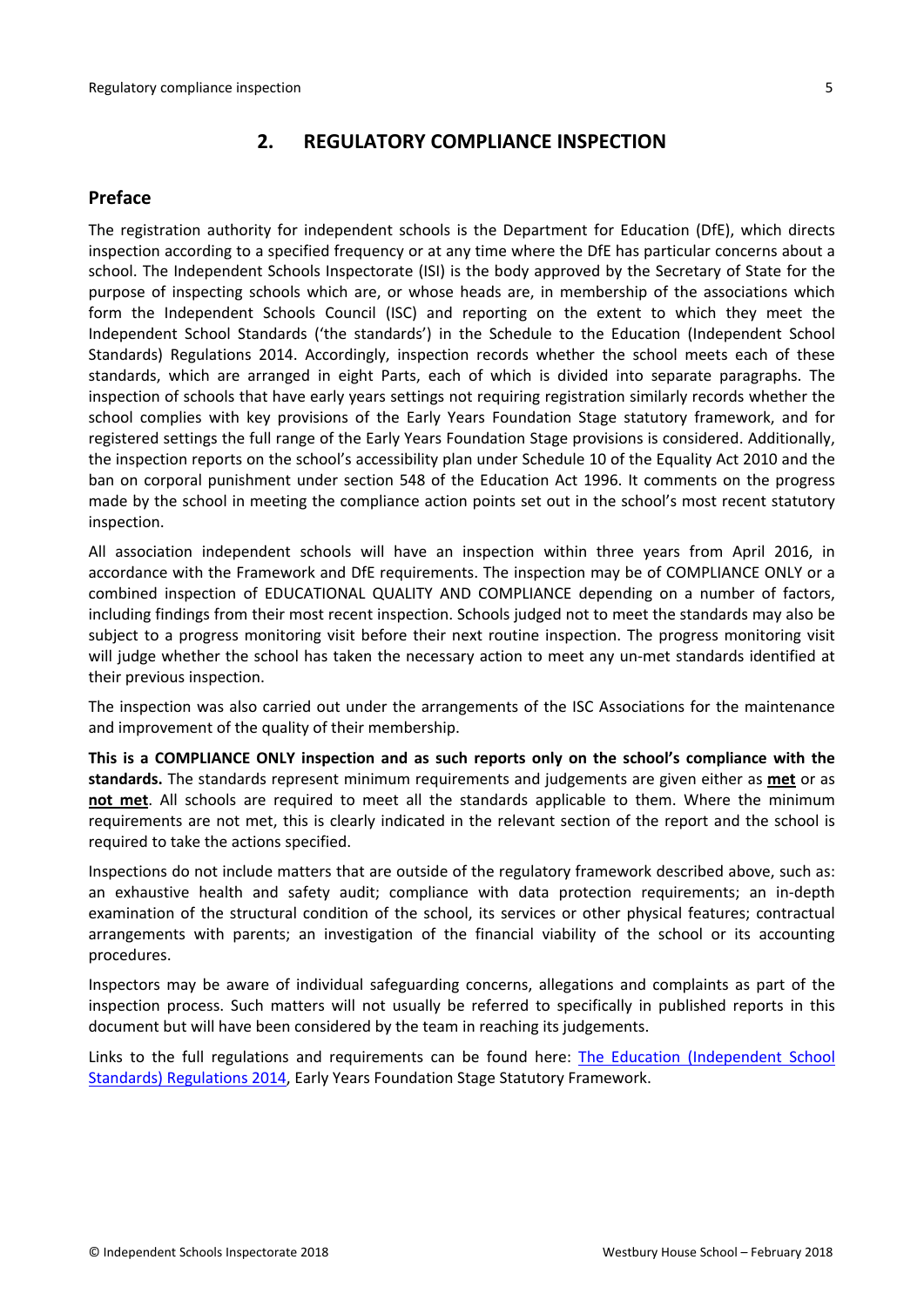#### <span id="page-5-0"></span>**Key findings**

2.1 The school meets the standards in the schedule to the Education (Independent School Standards) Regulations 2014 and relevant requirements of the statutory framework for the Early Years Foundation Stage, and associated requirements, and no further action is required as a result of this inspection.

### <span id="page-5-1"></span>**PART 1 – Quality of education provided**

- 2.2 The school uses its own framework to determine attainment, instead of the national framework.
- 2.3 The curriculum is documented, supported by appropriate plans and schemes of work for the pupils and covers the required breadth of material. The teaching enables pupils to make good progress, encompasses effective behaviour management and is supported by suitable resources. A suitable framework for the assessment of pupils' performance is in place.
- **2.4 The standards relating to the quality of education [paragraphs 1–4] are met.**

#### <span id="page-5-2"></span>**PART 2 – Spiritual, moral, social and cultural development of pupils**

- **2.5** Principles and values are actively promoted which facilitate the personal development of pupils as responsible, tolerant, law-abiding citizens.
- **2.6 The standard relating to spiritual, moral, social and cultural development [paragraph 5] is met.**

#### <span id="page-5-3"></span>**PART 3 – Welfare, health and safety of pupils**

- 2.7 Arrangements are made to safeguard and promote the welfare of pupils by means that pay due regard to current statutory guidance; good behaviour is promoted; bullying is prevented so far as reasonably practicable; health and safety requirements are met, including those relating to fire safety; provision is made for first aid. Pupils are properly supervised; admission and attendance registers are maintained, as required, and there is a strategic approach to risk assessment. A disability access plan is in place.
- **2.8 The standards relating to welfare, health and safety [paragraphs 6–16], the requirement of Schedule 10 of the Equality Act 2010, and the ban on corporal punishment under section 548 of the Education Act 1996 are met.**

### <span id="page-5-4"></span>**PART 4 – Suitability of staff, supply staff, and proprietors**

- 2.9 The school makes appropriate checks to ensure the suitability of staff, supply staff, and proprietors and a register is kept as required.
- **2.10 The standards relating to the suitability of those in contact with pupils at the school [paragraphs 17–21] are met.**

#### <span id="page-5-5"></span>**PART 5 – Premises of and accommodation at schools**

**2.11** Suitable toilet facilities for pupils and appropriate accommodation for their medical needs are provided. The premises are maintained to a standard commensurate with health and safety; acoustics and lighting are appropriate; water provision is adequate. Suitable outdoor space is provided for physical education and outdoor play.

#### **2.12 The standards relating to the premises and accommodation [paragraphs 22–31] are met.**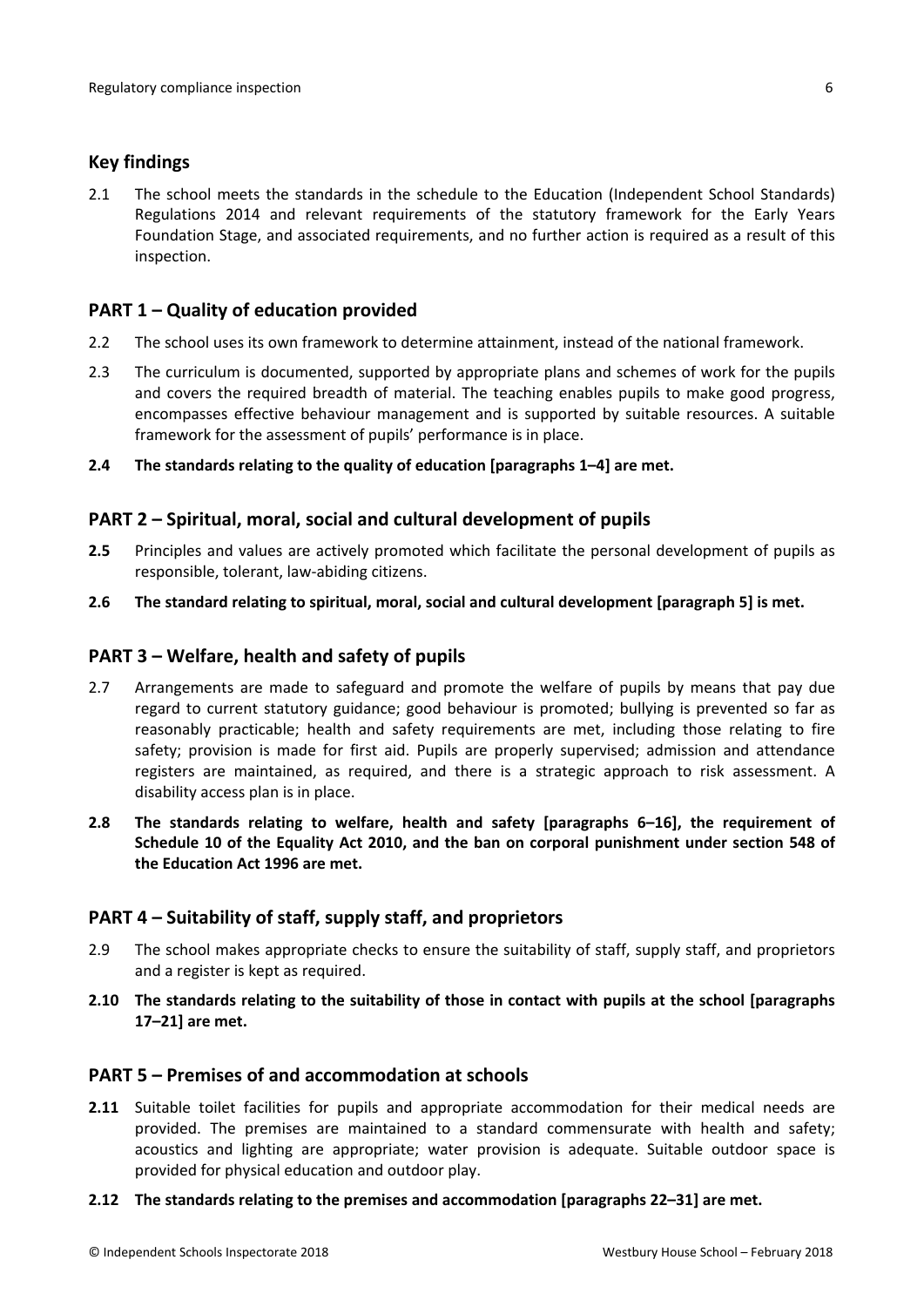## <span id="page-6-0"></span>**PART 6 – Provision of information**

**2.13** A range of information is variously published, provided or made available to parents, inspectors and the Department for Education. These include details about the proprietor, the ethos of the school and the curriculum, and of the school's arrangements for admission, behaviour and exclusions, bullying, health and safety, first aid, details of the complaints procedure, and the number of complaints registered under the formal procedure during the preceding school year, and the provision for those with education, health and care plans or English as an additional language. They also include particulars of the school's academic performance during the preceding school year, inspection reports and (for parents only) a report at least annually of their own child's progress. The safeguarding policy is posted on the school's website.

#### **2.14 The standard relating to the provision of information [paragraph 32] is met.**

#### <span id="page-6-1"></span>**PART 7 – Manner in which complaints are handled**

- 2.15 Parental complaints, if any, are handled effectively through a three-stage process, (informal, formal and a hearing before a panel of three, one of whom is independent of the school). Each stage has clear time scales, and at the third stage the panel can make findings and recommendations which are communicated to the complainant. Records are kept appropriately, including of any action taken, whether or not a complaint is successful.
- **2.16 The standard relating to the handling of complaints [paragraph 33] is met.**

#### <span id="page-6-2"></span>**PART 8 – Quality of leadership in and management of schools**

- **2.17** The proprietor ensures that the leadership and management demonstrate good skills and knowledge, and fulfil their responsibilities effectively, so that the other standards are consistently met and they actively promote the well-being of the pupils.
- **2.18 The standard relating to leadership and management of the school [paragraph 34] is met.**